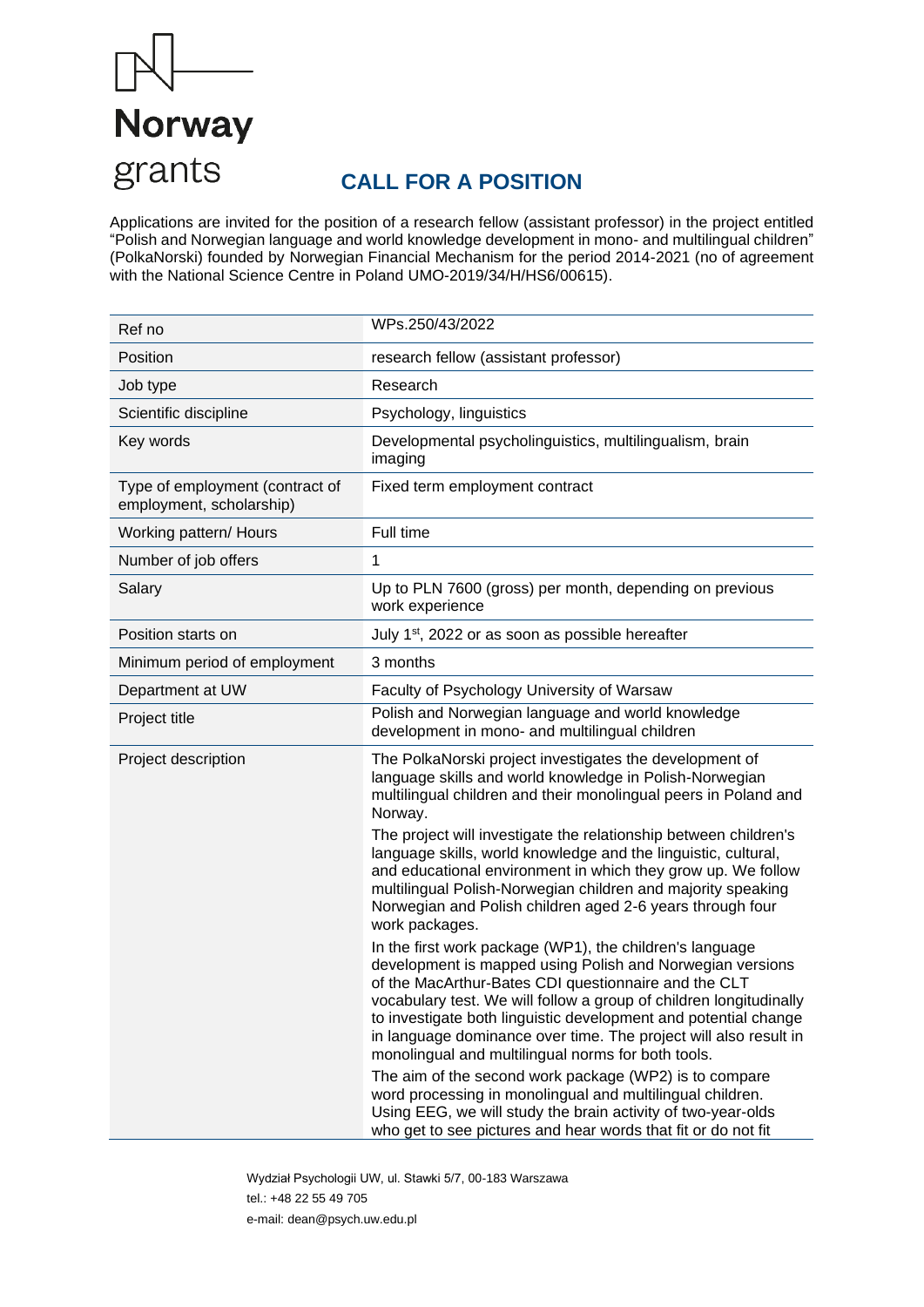|                                         | together. A year later, we will investigate whether the results<br>from the experiment can predict their language development.<br>There are cultural differences in the view of nature between<br>Norwegian and Polish parents and between Norwegian and<br>Polish kindergartens. In the third work package (WP3), we<br>follow children longitudinally to see how closely knowledge of<br>the world of nature is connected to the development of<br>language, and what the relationship to nature has to say for<br>language skills and world knowledge. By studying majority<br>speaking children in Poland and Norway and children of Polish<br>immigrants in Norway, we hope to be able to say something<br>about the role of the family on the one hand and kindergarten<br>on the other in the development of children's knowledge and<br>vocabulary about nature.<br>The fourth work package (WP4) is an intervention study.<br>Children's language development starts even before birth, and<br>we think that parents' attitudes towards and knowledge of how<br>to create a good language environment play a major role in<br>children's language development. In this study, we will recruit<br>expectant Polish parents living in Norway. Half of the parents<br>will be invited to a course on general early child development.<br>The other half will be invited to a course on children's language<br>development and how parents can interact with and talk to<br>their baby. This way, we can find out more about the relation<br>between multilingual parents' attitudes towards and knowledge<br>about language and children's language development.<br>The project is carried out at the University of Warsaw (principal |
|-----------------------------------------|---------------------------------------------------------------------------------------------------------------------------------------------------------------------------------------------------------------------------------------------------------------------------------------------------------------------------------------------------------------------------------------------------------------------------------------------------------------------------------------------------------------------------------------------------------------------------------------------------------------------------------------------------------------------------------------------------------------------------------------------------------------------------------------------------------------------------------------------------------------------------------------------------------------------------------------------------------------------------------------------------------------------------------------------------------------------------------------------------------------------------------------------------------------------------------------------------------------------------------------------------------------------------------------------------------------------------------------------------------------------------------------------------------------------------------------------------------------------------------------------------------------------------------------------------------------------------------------------------------------------------------------------------------------------------------------------------------------------------------------------|
|                                         | investigator: professor Ewa Haman), Oslo Metropolitan<br>University (principal investigator: professor Nina Gram<br>Garmann) and Centre of Excellence MultiLing, University of<br>Oslo.                                                                                                                                                                                                                                                                                                                                                                                                                                                                                                                                                                                                                                                                                                                                                                                                                                                                                                                                                                                                                                                                                                                                                                                                                                                                                                                                                                                                                                                                                                                                                     |
| Job description and<br>responsibilities | 1.<br>Contribution to the implementation of research<br>package WP1.<br>Designing Ukrainian version of Cross-Linguistic Lexical<br>2.<br>Tasks (CLT).<br>3.<br>Conducting a pilot study for the Ukrainian version of<br>CLT.<br>Planning a study on vocabulary size of bilingual<br>4.<br>Ukrainian-Polish children<br>Co-involvement in results dissemination via<br>5.<br>conference presentations, and journal publications.<br>Participation in the preparation of conference<br>6.<br>presentations and publications.<br>Participation in the organization of project events<br>7.<br>included in the communication plan.<br>Carrying out other project-related tasks ordered by the<br>8.<br>principal investigator.                                                                                                                                                                                                                                                                                                                                                                                                                                                                                                                                                                                                                                                                                                                                                                                                                                                                                                                                                                                                                  |
| Key requirements                        | We will consider candidates who fulfil the following<br>requirements. They:<br>1. meet the conditions set out in the Act on Higher Education<br>and Science of 20 July 2018 (Journal of Laws of 2020, item<br>85 as amended) and the Statute of the University of<br>Warsaw (Resolution No. 443 of the University of Warsaw<br>Senate of 26 June 2019, Monitor item 190),<br>2. have a PhD in psychology, cognitive science, linguistics, or<br>other related subject, or can document the possibility of                                                                                                                                                                                                                                                                                                                                                                                                                                                                                                                                                                                                                                                                                                                                                                                                                                                                                                                                                                                                                                                                                                                                                                                                                                   |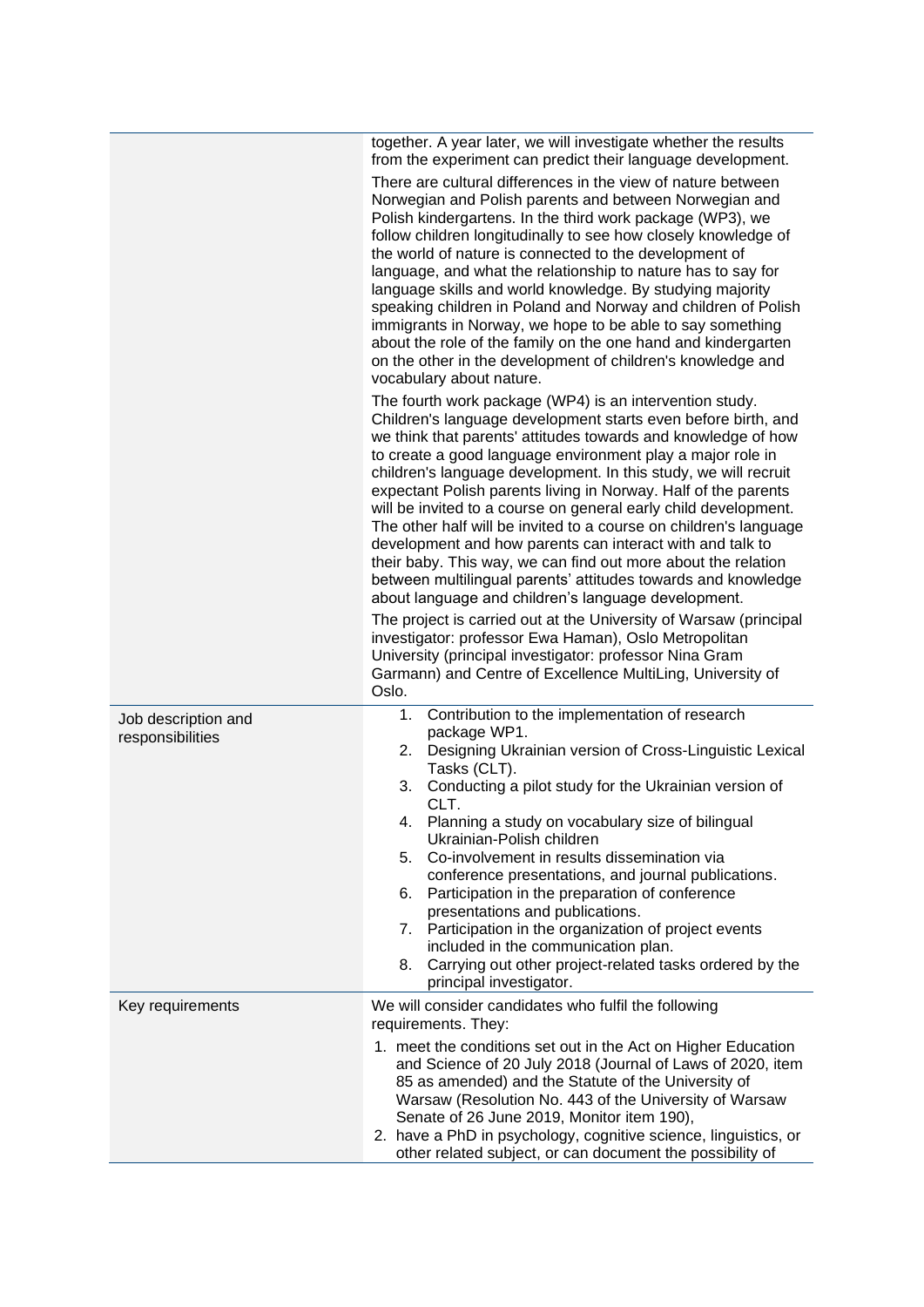|                                | obtaining a doctoral degree (as above) before the moment<br>of employment,<br>3. have scientific achievements documented in publications in<br>scientific journals,<br>4. have documented research experience in developmental<br>psychology, linguistics, or related disciplines<br>5. have very good command of English (level C1, confirmed<br>by certificate or written statement of the candidate),<br>6. know Polish and Ukrainian language at the level that allows<br>daily contact in the research team and analysis of language<br>data,<br>7. can work in a research team.<br>8. immediately before the outbreak of the war, they worked<br>and conducted research at Ukrainian universities and other<br>scientific institutions, and as a result of military operations,<br>they arrived in Poland on February 24, 2022 or later.<br>Additionally, the following assets are welcome:<br>1.<br>experience in conducting research involving<br>multilinguals. |
|--------------------------------|--------------------------------------------------------------------------------------------------------------------------------------------------------------------------------------------------------------------------------------------------------------------------------------------------------------------------------------------------------------------------------------------------------------------------------------------------------------------------------------------------------------------------------------------------------------------------------------------------------------------------------------------------------------------------------------------------------------------------------------------------------------------------------------------------------------------------------------------------------------------------------------------------------------------------------------------------------------------------|
| Application                    | CV and cover letter in English with direct references to the<br>$\bullet$<br>requirements specified in the advertisement,<br>Pdfs of up to 2 most relevant publications,<br>$\bullet$<br>Signed information on the processing of personal data<br>$\bullet$<br>(scan) (see: attachment),<br>Signed agreement for the processing of personal data by<br>$\bullet$<br>the University of Warsaw (scan),<br>Declaration that they have read and accepted the rules for<br>conducting competitions at the University of Warsaw<br>(Ordinance No 106 of the Rector of the University Of<br>Warsaw of September 27th, 2019 <sup>1</sup> ),<br>Contact details of two people who are ready to recommend<br>$\bullet$<br>a candidate,<br>Other documents that the candidate deems important for<br>the recruitment process.                                                                                                                                                       |
| What we offer                  | Work in a dynamic research team conducting projects in<br>international cooperation, support in developing their own<br>research ideas, and a chance to establish extensive<br>international cooperation.                                                                                                                                                                                                                                                                                                                                                                                                                                                                                                                                                                                                                                                                                                                                                                |
| How to apply                   | Please send an application by e-mail to:<br>ewa.haman@psych.uw.edu.pl and dean@psych.uw.edu.pl,<br>the email subject should be: "PolkaNorski/Ukraine"                                                                                                                                                                                                                                                                                                                                                                                                                                                                                                                                                                                                                                                                                                                                                                                                                    |
| Closing date for applications  | June 27th, 2022; 12.00 pm CEST                                                                                                                                                                                                                                                                                                                                                                                                                                                                                                                                                                                                                                                                                                                                                                                                                                                                                                                                           |
| Notification about the results | June 28th, 2022                                                                                                                                                                                                                                                                                                                                                                                                                                                                                                                                                                                                                                                                                                                                                                                                                                                                                                                                                          |
| Results will be announced      | by e-mail or phone                                                                                                                                                                                                                                                                                                                                                                                                                                                                                                                                                                                                                                                                                                                                                                                                                                                                                                                                                       |

Note: The competition is the first stage of the recruitment procedure for the position of Assistant professor specified in the University of Warsaw Statute. Its positive conclusion will be the basis for

<sup>1</sup> [https://inicjatywadoskonalosci.uw.edu.pl/wp-content/uploads/sites/11/2020/07/M.2019.282.Zarz\\_.106-EN.pdf](https://inicjatywadoskonalosci.uw.edu.pl/wp-content/uploads/sites/11/2020/07/M.2019.282.Zarz_.106-EN.pdf)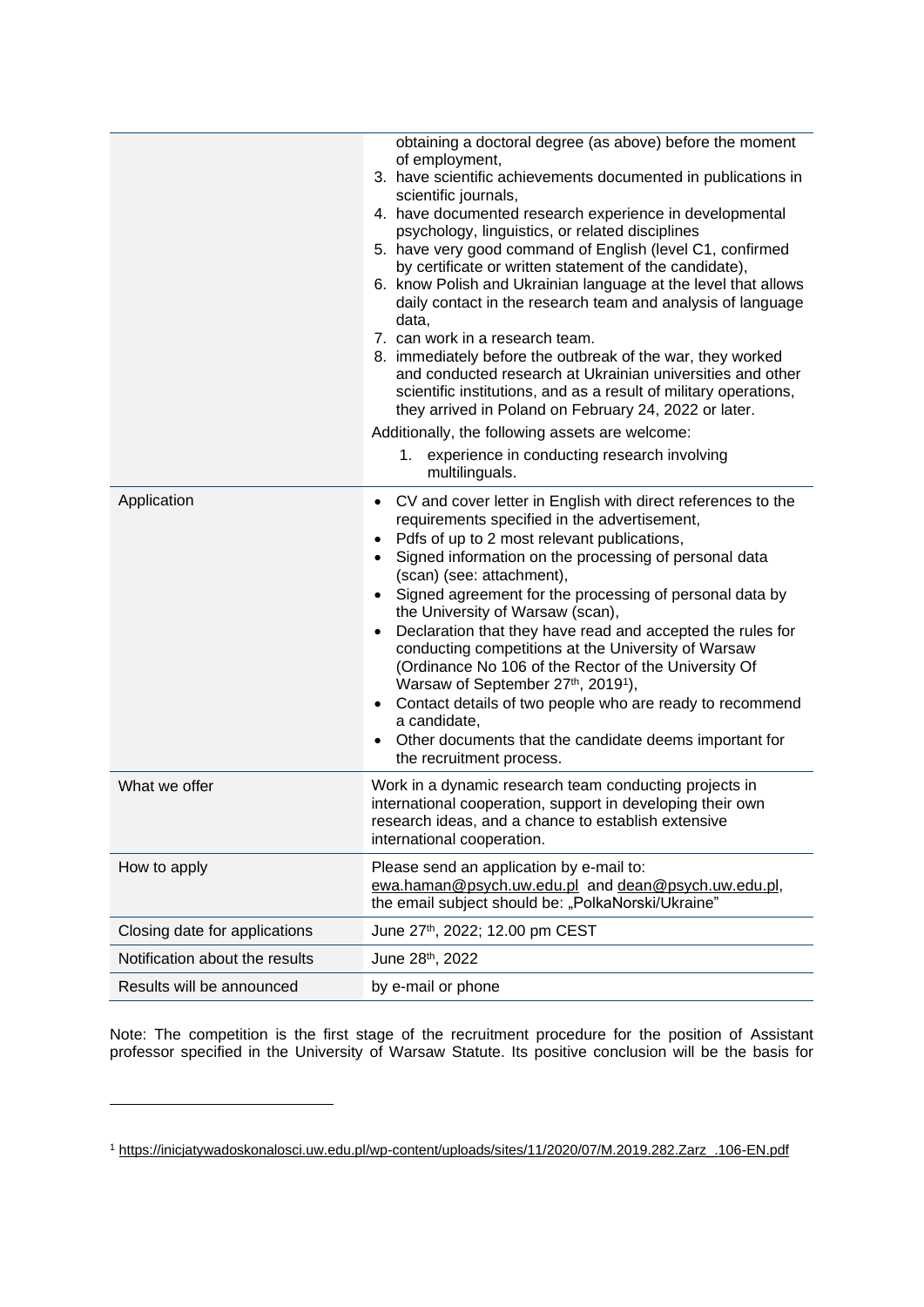further proceedings. Only the short-listed candidates will be invited to an interview (to take place on June 27<sup>th</sup> 2022 from 4 pm). The interviews will be held in English and partly in Polish and/or Ukrainian.

The University of Warsaw reserves the right to cancel the competition without providing reasons.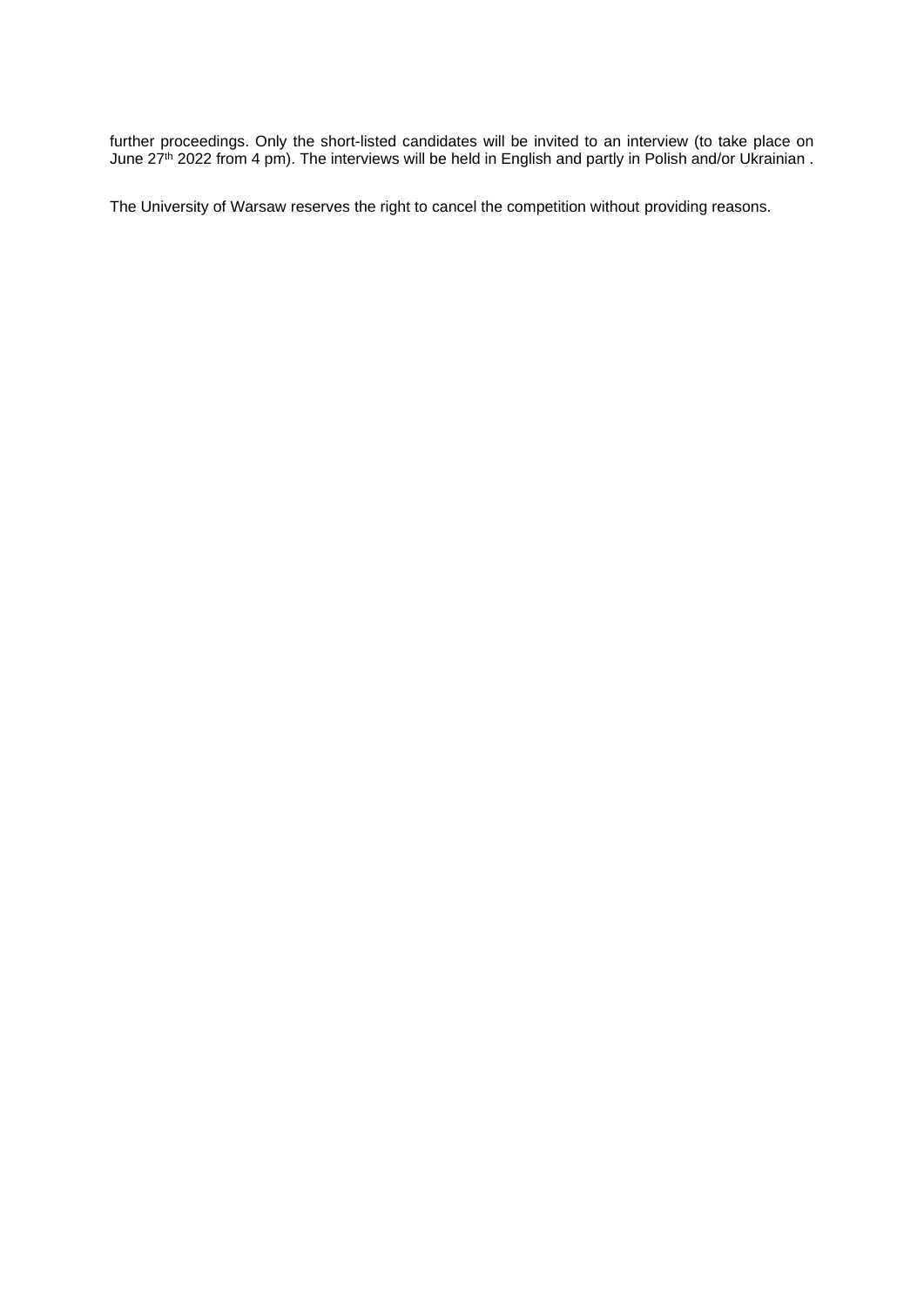……………………………………………………… given and family name

# **Information on personal data processing**

## **Controller**

Controller of your personal data processed in connection with the recruitment process is the University of Warsaw, ul. Krakowskie Przedmieście 26/28, 00-927 Warszawa, as the Employer.

Contact with the controller:

- by traditional mail at: University of Warsaw, ul. Krakowskie Przedmieście 26/28, 00-927 Warszawa (name the organizational unit to which your letter is addressed);
- by phone: **22 55 20 355**.

## **Data Protection Officer (DPO)**

Controller has designated Data Protection Officer whom you may contact via email at iod@adm.uw.edu.pl. You may contact the DPO in all matters relating to your personal data processing by the University of Warsaw and the exercise of rights in relation to the processing of personal data.

The DPO, however, does not proceed other matters, like handling recruitment procedures, collecting recruitment documents, providing information on current recruitment process.

## **Purpose and legal grounds of data processing**

Personal data of candidates for employment shall be processed for recruitment purposes only.

Your personal data shall be processed in the scope as indicated by employment law<sup>2</sup> (given name *(names) and family name, date of birth, contact information as provided, education, professional qualifications, previous employment)* for the purposes of this recruitment process <sup>3</sup> , whereas other data<sup>4</sup> shall be processed based on your consent which may take the following wording:

*I agree to the processing of personal data provided in .... (e.g. CV, cover letter, and other submitted documents) by the University of Warsaw for realising my recruitment process.*

Wydział Psychologii UW, ul. Stawki 5/7, 00-183 Warszawa tel.: +48 22 55 49 705 e-mail: dean@psych.uw.edu.pl

<sup>&</sup>lt;sup>2</sup> Art. 22<sup>*'*</sup> of the law of June 26, 1974 Labour Code (i.e. Journal of Laws 2019 item 1040 with subsequent changes).

<sup>3</sup> Art. 6 section 1 letter b of the Regulation of the European Parliament and the Council (EU) 2016/679 of April 27, 2016 on protection of individual persons with regard to the personal data processing and on the free flow of such data, and also repealing Directive 95/46/EC (general regulation on data protection) (Official Journal EU L 119 of 04.05.2016, page 1, with subsequent changes) (hereinafter as the GDPR).

<sup>4</sup> Art. 6 section 1 letter a of the GDPR.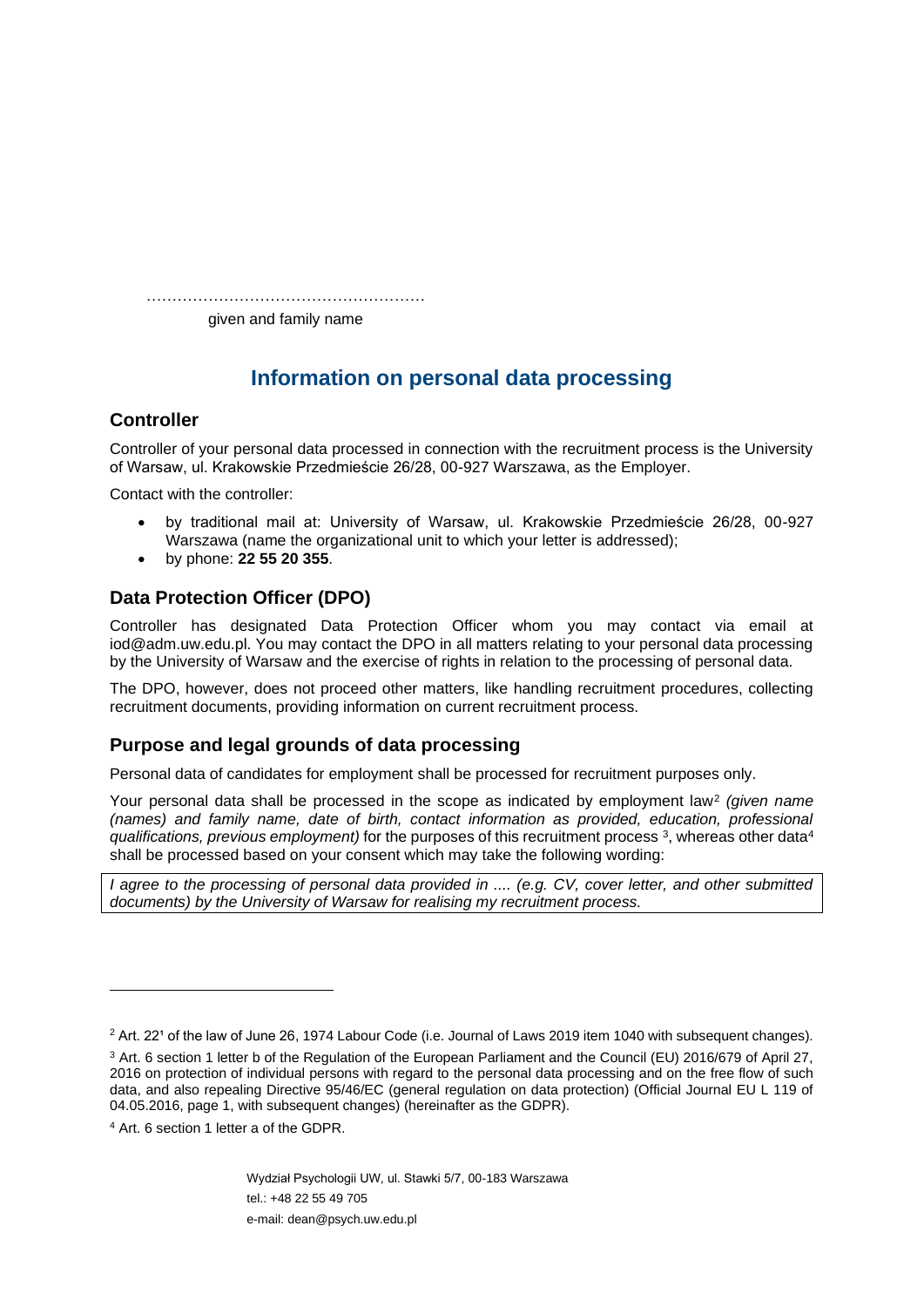If your documents include data as mentioned in Art. 9 section 1 of the GDPR (special categories of personal data), processing shall be possible upon your consent to processing such data<sup>5</sup>, which may take the following wording:

*I agree to the processing of special categories of personal data, as mentioned in Art. 9 section 1 of the GDPR, provided in .................. (e.g. CV, cover letter, and other submitted documents) by the University of Warsaw for realising my recruitment process.*

The University of Warsaw shall be also processing your personal data in future recruitment processes upon your consent<sup>6</sup>, which may take the following wording:

*I consent to processing of my personal data for the purposes of any future recruitment processes at the University of Warsaw for the period of the next nine months.*

You may revoke all such consents at any time by, for example, sending an email at [ewa.haman@psych.uw.edu.pl](mailto:ewa.haman@psych.uw.edu.pl) and [dean@psych.uw.edu.pl](mailto:dean@psych.uw.edu.pl)

Be advised that the revocation of your consent does not affect legal compliance of processing which had been completed upon consent before its revocation.<sup>7</sup>

### **Data retention period**

Your personal data collected in this recruitment process shall be stored over the period of three months from the date the recruitment process is completed.

In case you agree to process your data in future recruitments, your data shall be used over the period of nine months.

#### **Data recipients**

Officers authorized by the Controller shall have access to your personal data, the processing of which is in the scope of their duties.

#### **Data transfer outside the European Economic Area (EEA)**

Your personal data shall be disclosed to subjects authorized by law. Signing-in is through Google Forms. Your personal data may be also processed by our provider of G-Suit for education by Google Company in their data processing centres.<sup>8</sup> Your data shall be protected under the standards of the Privacy Shield, accepted by the European Commission.<sup>9</sup> This shall guarantee an adequate level of data security.

## **Rights of the data subject**

Under the GDPR data subjects have the following rights:

<sup>6</sup> Art. 6 section 1 letter a GDPR.

<sup>5</sup> Art. 9 section 2 letter a GDPR.

<sup>7</sup> Art. 7 section 3 GDPR.

<sup>8</sup> https://www.google.com/about/datacenters/inside/locations/index.html

<sup>9</sup> https://www.privacyshield.gov